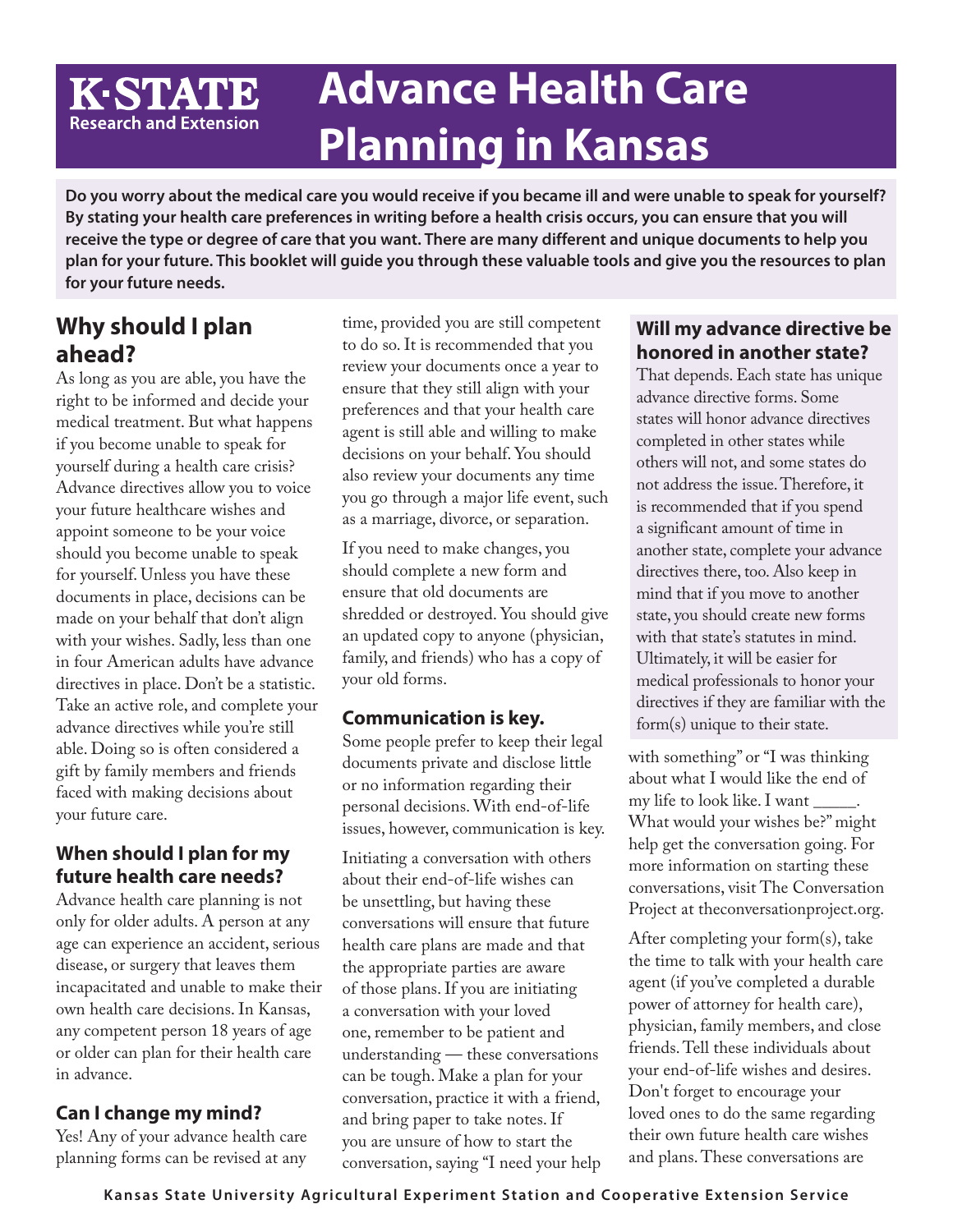certainly difficult, but are essential if you would like your wishes to be fulfilled.

# **Planning Ahead: Advance Directives**

Legal documents, called advance directives, give you the opportunity to describe your wishes regarding future health care decisions. The most common advance directives are: durable power of attorney for health care, living will, and pre-hospital do not resuscitate directive.

A durable power of attorney for health care allows you to name the person you want to make health care decisions for you if you are not capable of making decisions yourself.

A living will allows you to record, in writing, what type of care you want at the end of your life, should you be diagnosed with a terminal illness. A living will is essentially an instructional guideline for your health care providers, family, and close friends.

A pre-hospital do not resuscitate (DNR) is a legal document that allows adults to communicate, in advance of a medical emergency, their desire to not have resuscitation attempted, should they stop breathing or their heart stops beating. Each state regulates the use of advance directives differently, and only the Kansas statutes for durable power of attorney for health care, living wills, and pre-hospital do not resuscitate directive will be described below.

# **Durable Power of Attorney for Health Care**

A durable power of attorney for health care is also commonly referred to as a "health care proxy" or "appointment of a health care agent" in some states. In Kansas, you, "the principal," will appoint an "agent" that will serve as your durable power of attorney for health care. This person, whom you appoint, will be able to make health

#### **What's the difference? "Durable power of attorney for health care", "durable financial power of attorney," and "financial power of attorney."**

The durable power of attorney for health care allows you to appoint an individual you trust to make medical decisions for you if you were to become temporarily or permanently incapacitated due to illness or injury. This person is referred to as your "agent."

The durable financial power of attorney and financial power of attorney are legal documents that allow you to appoint an individual to make financial decisions on your behalf. There are two types of durable financial power of attorney: springing and non-springing. A springing durable financial power of attorney goes into effect only when you are incapacitated. A non-springing durable financial power of attorney takes effect immediately upon execution, or when you sign the document, and continues to be effective if you were to become incapacitated. A (non-durable) financial power of attorney is effective only when you are not disabled or incapacitated and when you can still make your own decisions. This document will not allow your agent to act on your behalf should you become incapacitated. To find out more information about financial power of attorneys, contact a financial or legal professional.

#### care decisions on your behalf. This person can speak for you only if you are either temporarily or permanently incapacitated due to illness or injury, as determined by your attending physician. If your attending physician determines that you are incapacitated and unable to make your own decisions, your durable power of attorney for health care will become effective.

Your durable power of attorney for health care, or agent, can make numerous decisions on your behalf. These include: the authority to make treatment decisions for you, including what health care personnel to hire or fire; decisions regarding from which medical facilities and institutions you will receive care; and decisions about organ donation, autopsy, and what to do with your body after death. However, your agent cannot revoke previously existing documents regarding wishes, such as a living will.

Your agent also has the right to receive and review medical records that pertain to your health status. However, federal law, particularly the Health Insurance Portability and Accountability Act of 1996 (HIPAA), also outlines who has access to medical records. Therefore, it is recommended that you also complete a HIPAA Authorization to designate your "personal representative" the ability to access your medical records and other Protected Health Information (PHI). You can find a HIPAA Authorization on page 7 of this booklet.

### **Who should I appoint as my durable power of attorney for health care?**

First, you should make sure that the person you would like to appoint meets all of the Kansas requirements. Your agent must be at least 18 years old and considered competent when the document is signed. Your agent cannot be your treating health care provider, employees of your treating health care provider, and employees, owners, directors or officers of certain types of health care facilities unless that person is related to you by blood, marriage, or adoption, or you and the agent have taken vows in the same religious community.

Aside from the legal requirements, the agent that you choose should be someone you trust, who knows you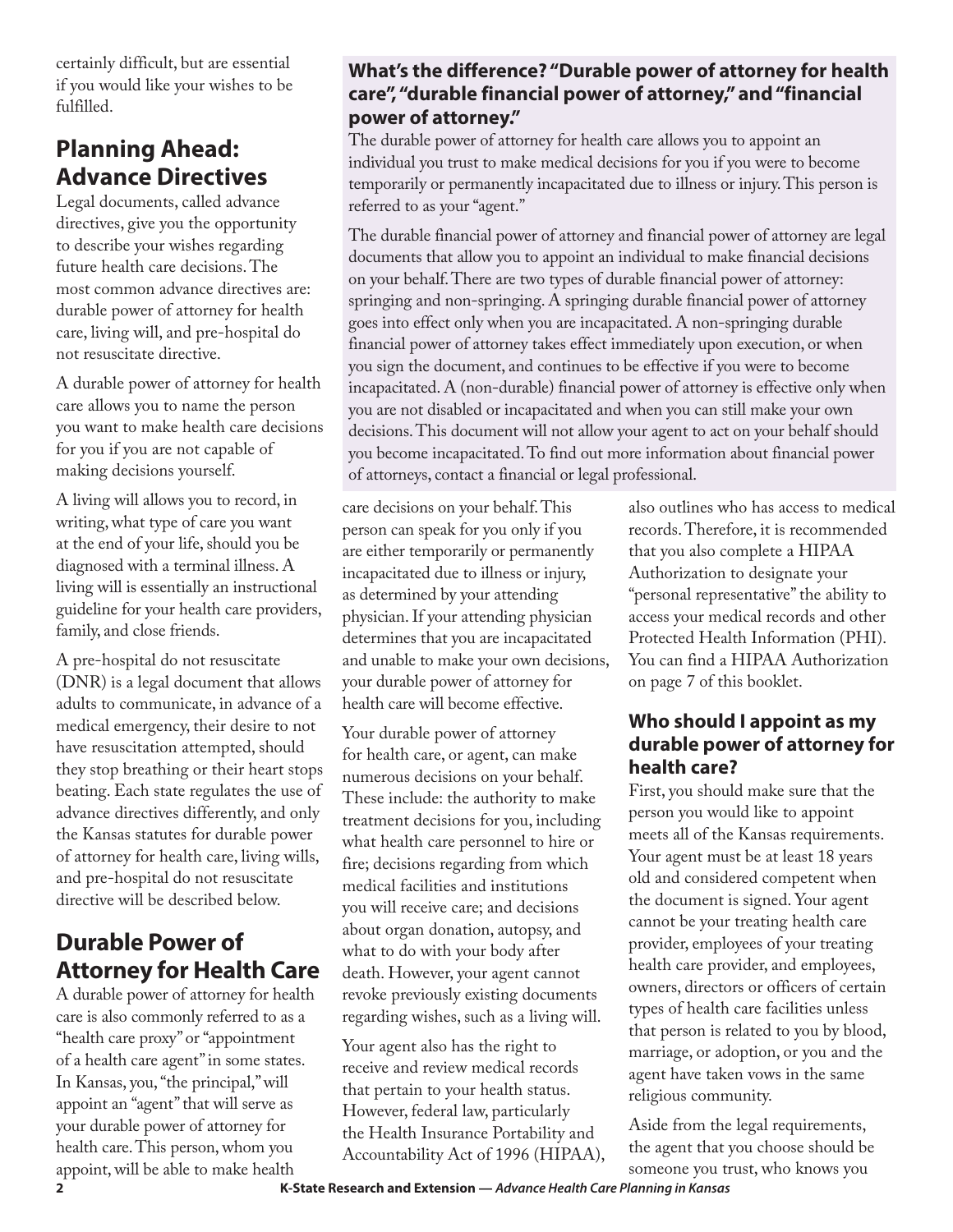well, who will advocate for you, and who will honor your wishes. Once you have identified someone you would like to be your agent, talk to that person. Ask the individual if she or he would be able to advocate for you and ensure that your wishes are carried out. Sometimes your wishes may be different than your agent's, and they may not be comfortable carrying out your desires. It is important to have an open and honest discussion with that person before you appoint them as your agent.

A final thing to consider is whether you want to appoint joint, or more than one, agents. If your first agent becomes unable to serve, appointing a joint agent provides you with a backup plan. However, appointing joint agents introduces added complexity, particularly if they were to disagree on a medical decision. Therefore, it is generally not recommended that you appoint joint agents.

#### **How do I appoint a durable power of attorney for health care?**

In Kansas, you do not need an attorney to appoint a durable power of attorney for health care. Kansas offers a fill-inthe-blank form that you may complete on your own. It is recommended that you use this form if you are not using the services of an attorney.

The durable power of attorney for health care form must be dated and signed in the presence of two witnesses who are at least 18 years of age. The witnesses may not be related to you by blood, marriage, or adoption, entitled to your estate, or have direct financial responsibility for your health care. If you choose to not have two witnesses or cannot identify appropriate candidates, you can have your durable power of attorney for health care form acknowledged before a notary public.

#### **I've completed my durable power of attorney for health care. Now what?**

Now that you have completed your durable power of attorney for health care, you should talk to your family, friends, and health care providers about your wishes. Tell them who you have appointed as your agent and the location of your durable power of attorney for health care document. You should also consider giving copies to your family, close friends, and health care providers.

You should keep a copy of your document in your vehicle, in your home, and any place that you frequently visit for longer periods of time (for example, a relative that lives some distance from your home). Do not keep a copy of your document in a safe deposit box unless your named agent(s) has access to and authority to enter the box.

Finally, it is a great idea to keep a small card in your wallet that includes information on your durable power of attorney for health care (see page 9 for a card that you can complete, cut out, and store in your wallet). Having this card will give medical personnel the location of your document and who to contact if you were in an accident, for example. This card is not legally binding, and your durable power of attorney for health care document will need to be produced.

# **Living Will**

A living will allows you to put in writing the wishes you have for your end-of-life care in the event that you cannot communicate those wishes directly. Unlike a durable power of attorney for health care, this document does not appoint someone to be your voice. Rather, you are able to state, in writing, what type of care you want at the end of your life. This document is an instruction list to your family,

#### **Organ Donation in Kansas**

You can identify your preference for organ donation in several ways in Kansas. First, with the assistance of an attorney, you can include your preferences in a living will. Secondly, if you have appointed an agent to act on your behalf, that person can make decisions regarding organ donation — so be sure to express your desires regarding organ donation with your agent. You can also sign up as an organ donor when you renew your driver's license or by visiting www. donatelifekansas.com.

friends, and health care providers that specifically outlines what type of care you want in certain situations, and what type of care you don't want. With a living will, you are preparing to have a voice in your medical care even if you are no longer able to cognitively make medical decisions.

Living wills address "life-sustaining procedures," or those that, according to your physician, prolong the dying process and do not prevent death regardless of whether the procedure is used or not. Examples of these procedures are using a ventilator to sustain life or artificial nutrition and hydration. The use of procedures or medication that provide comfort and ease pain are not included in this definition.

#### **What else can a living will cover?**

No one document can allow for every situation, so your living will should reflect your wishes as best as you know them at the time you complete the form. The Kansas fill-in-the-blank form does not allow for a great deal of specificity; however, you can add additional items to your living will.

Mechanical ventilation, tube feeding, dialysis, and antibiotics or antiviral medications are all directives that can be added to your living will. To add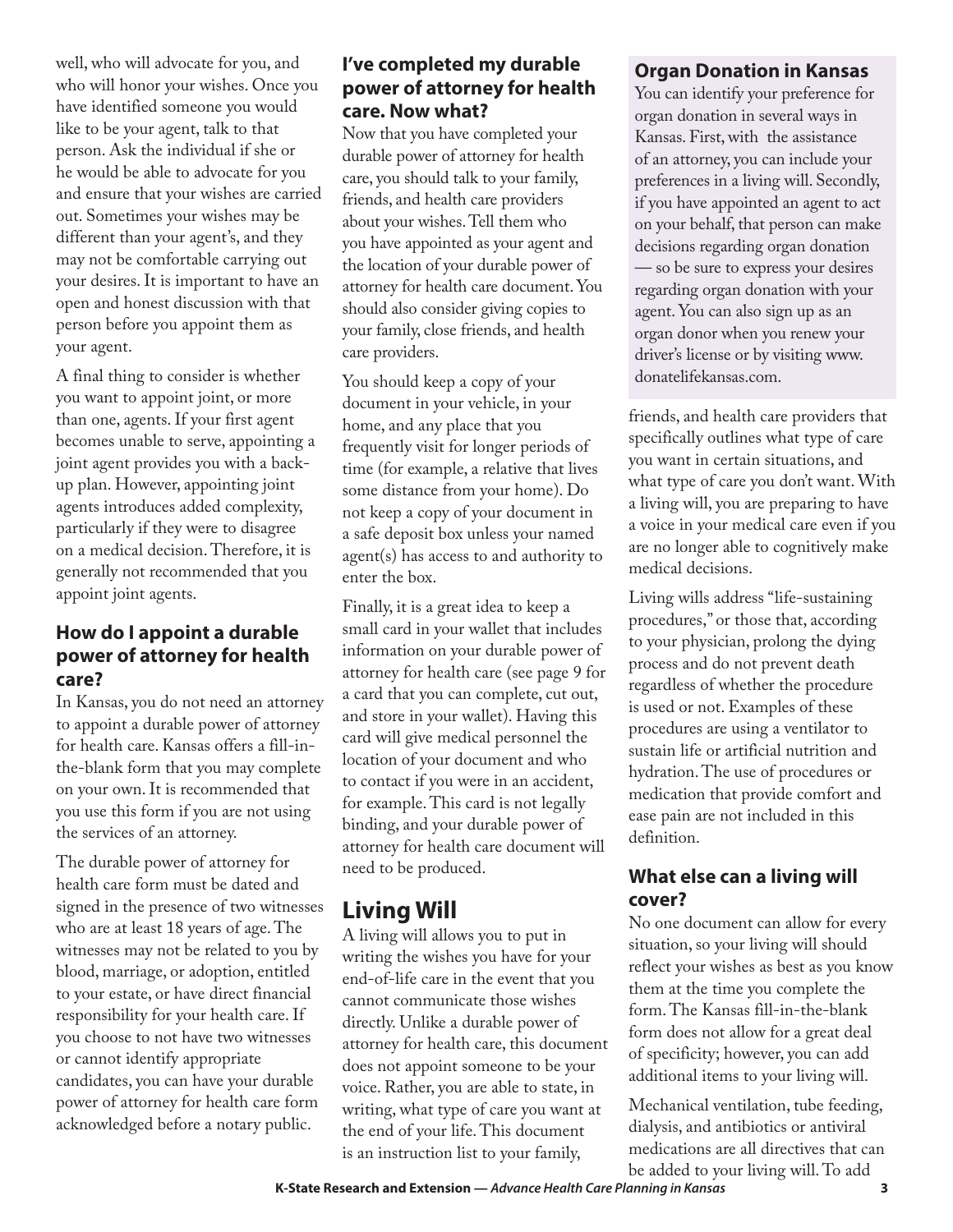#### **What's the difference? "Will," "living trust," and "living will."**

Your living will allows you to put your wishes regarding medical and health care needs in writing. Whereas wills (or last will and testament) and living trusts are complex legal documents that address your financial affairs. These documents allow you to plan who will receive your property and financial assets upon your death. Though Kansas does provide a fill-inthe-blank form for a living will, you will need to consult an attorney to complete a will or living trust.

your preferences regarding these and other options, you should consult an attorney. Other non-statutory forms exist that may allow you to designate more specific directives, but without the help of an attorney, it cannot be guaranteed that those documents will be legally binding.

### **When does a living will become effective?**

A living will becomes effective after you have been diagnosed and are certified in writing to have a terminal condition by two physicians. These physicians must have personally examined you, and one must be your attending physician. There are generally two limitations to this. First, if you are pregnant, a living will will not be effective during the course of the pregnancy. Secondly, the effectiveness of a living will when an individual has been diagnosed as being in a persistent vegetative state is a complex issue under Kansas law, and it is recommended that you consult with an attorney.

#### **How do I complete a living will?**

In Kansas, you do not need an attorney to create a living will. Kansas offers a fill-in-the-blank form that

you may complete on your own. It is recommended that you use this form if you are not using the services of an attorney.

The living will form must be dated and signed in the presence of two witnesses who are at least 18 years of age. The witnesses may not be related to you by blood, marriage, or adoption, entitled to your estate, or directly responsible financially for your health care. If you choose to not have two witnesses or cannot identify appropriate candidates, you can have your living will acknowledged before a notary public.

### **I've completed my living will. Now what?**

By law, it is your duty to inform your attending physician of your living will. After you inform that person, they will make it a part of your medical record.

It is also important to inform others about your living will. First, if you have appointed an agent in a durable power of attorney for health care, make sure that person has a copy of your living will. You may also want to talk to your family and friends about your wishes, the decisions that you have outlined, and the content and location of your living will document.

You should keep a copy of your document in your vehicle, in your home, and any place that you frequently visit for longer periods of time (for example, a relative that lives some distance from your home). Do not keep a copy of your document in a safe deposit box unless your named agent(s) or a trusted family member has access to and authority to enter the box. Finally, it is a great idea to keep a small card in your wallet that includes information on your living will (see page 11 for a card that you can complete, cut out, and store in your wallet). Having this card will give medical personnel the location of your document and who to contact if you were in an accident, for example. This card is not legally binding, and your living will document will need to be produced.

### **Revoking a Living Will**

You can revoke a living will in several ways: you can tear it up, burn it, or destroy it in some other way. You can also revoke it in writing or verbally in the presence of a witness who is at least 18 years of age. This witness must sign and date a document that attests that you made a statement describing your intention to revoke the living will. This verbal instruction becomes effective when your attending physician receives this signed and dated document. Your physician will make a note in your medical record of the time, date, and place of when he or she received this document. Anyone who does not know about the revocation is not liable criminally or civilly for actions they take regarding your living will instructions.

## **Other Advance Care Planning Documents: The DNR**

In addition to advance directives, there are individual documents that address more specific issues. The most common of these is a do not resuscitate order, or a DNR. A DNR is a legal document that allows adults to communicate, in advance of a medical emergency, their desire to not have resuscitation attempted should they stop breathing or their heart stops beating. Having a DNR means that you do not want to have cardiopulmonary resuscitation (CPR) attempted by medical personnel. If you are found without a heartbeat or are not breathing, and you have a DNR directive, health care providers will not attempt resuscitation measures. For that reason, completing a DNR is a decision that should not be taken lightly.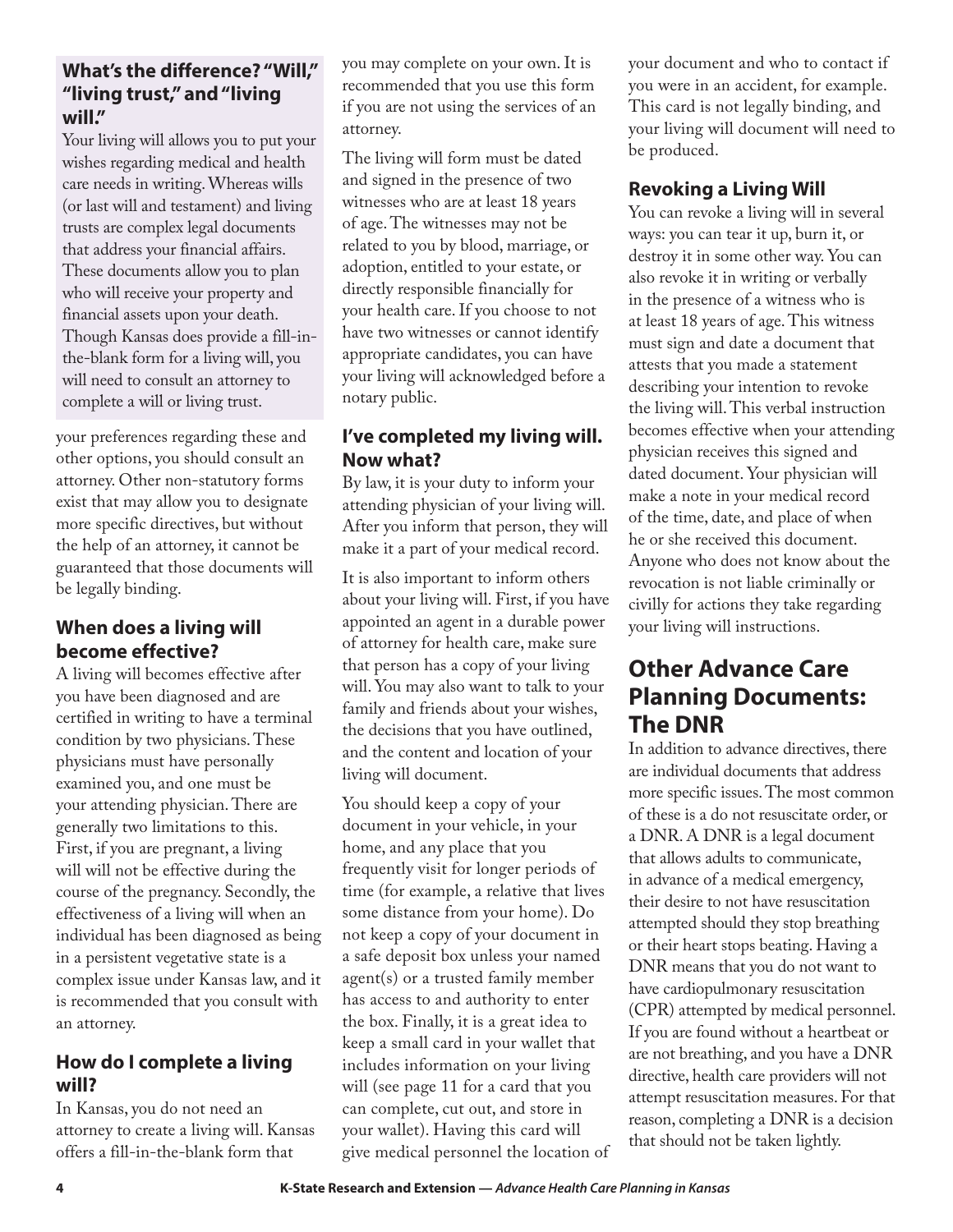#### **Advance Planning for Your Pets**

Kansas State University's Perpetual Pet Program is designed to provide animals with loving homes once an owner is no longer able to provide daily care. For details about the Perpetual Pet Care Program, contact a development professional at 785- 532-4378 or perpetualpetcare@vet.kstate.edu.

Typically, only terminally ill or incredibly frail elderly have a DNR directive or order. If a healthy person has a DNR directive, it may prevent them from receiving medical care needed to save their life. The DNR directive also provides coverage for you when living at home. For example, if you are receiving hospice services or other end-of-life care at home and do not want to be resuscitated if your heart or breathing stops, then you may find the DNR form helpful.

### **How do I complete a DNR?**

In Kansas, you do not need an attorney to create a DNR directive. Kansas offers a fill-in-the-blank form that you may complete on your own (see page 10). It is recommended that you use this form if you are not using the services of an attorney.

A DNR directive is a dated and witnessed document. The document must be signed by you and your physician. If you are unable to sign, it may be signed for you by someone else based upon your expressed direction. If someone else signs for you, they must do so in your presence and at your direction. A signature from a physician is not required if you are a member of a church which provides medical treatment by spiritual means, such as through prayer alone, and other care consistent with your church or religion.

In addition to your own signature and that of your physician (unless you fit

the exemption described above), your DNR must also be signed by a witness. The witness must be at least 18 years old and may not be related to you by blood, marriage, or adoption, entitled to your estate, financially responsible for your medical care, or the same person who signed the document for you at your direction if you are unable to sign for yourself.

Your physician could also write a DNR order as part of your medical record during an admission to a hospital or care facility. A durable power of attorney for health care may ask for a DNR order on your behalf if those were your wishes prior to the illness or injury. A health care provider who in good faith honors a DNR directive or order is not civilly liable, guilty of a crime, or of unprofessional conduct.

#### **I've completed a DNR. Now what?**

It is important to inform others about your DNR. First, if you have appointed an agent in a durable power of attorney for health care, make sure that person has a copy of your DNR. You may also want to talk to your family and friends about your decision to have a DNR, the location of your DNR document, and the physician who has signed it (unless you fit the exemption described above).

You should keep a copy of your document in your vehicle, in your home, and any place that you frequently visit for longer periods of time (for example, a relative that lives some distance from your home). Do not keep a copy of your document in a safe deposit box unless your named agent(s) or a trusted family member has access to and authority to enter the box. Finally, it is a great idea to keep a small card in your wallet that indicates you have a DNR and the location of the document (see page 11 for a card that you can complete, cut out, and store in your wallet). This card is not

legally binding, and you will still need to produce your pre-hospital DNR directive.

### **In an Emergency**

Although medical professionals do want to honor your end-of-life preferences, they are likely to err on the side of caution if your wishes about resuscitation are not clear. The DNR directive must be given or shown to the person responding to the emergency before resuscitation is started. Therefore, you want to store the DNR directive someplace that is easily accessible to your family members or loved ones so that it may be given to the emergency response team when they arrive or to the hospital personnel when you are admitted.

### **DNR Insignia**

Some private companies offer bracelets, anklets, necklaces, or other insignia for purchase to make your DNR wishes immediately apparent. Before you wear or keep such an item on your person, it is crucial that you have made the cognitive decision that you do not want to be resuscitated in the case of an emergency. If you have made that decision, wear your insignia and keep a copy of your legal DNR form in an accessible location, so it may be presented to medical personnel upon their arrival.

### **Can I revoke my DNR?**

Yes. You can revoke your DNR at any time by signing the signature line below "I hereby revoke the above declaration" on your DNR form.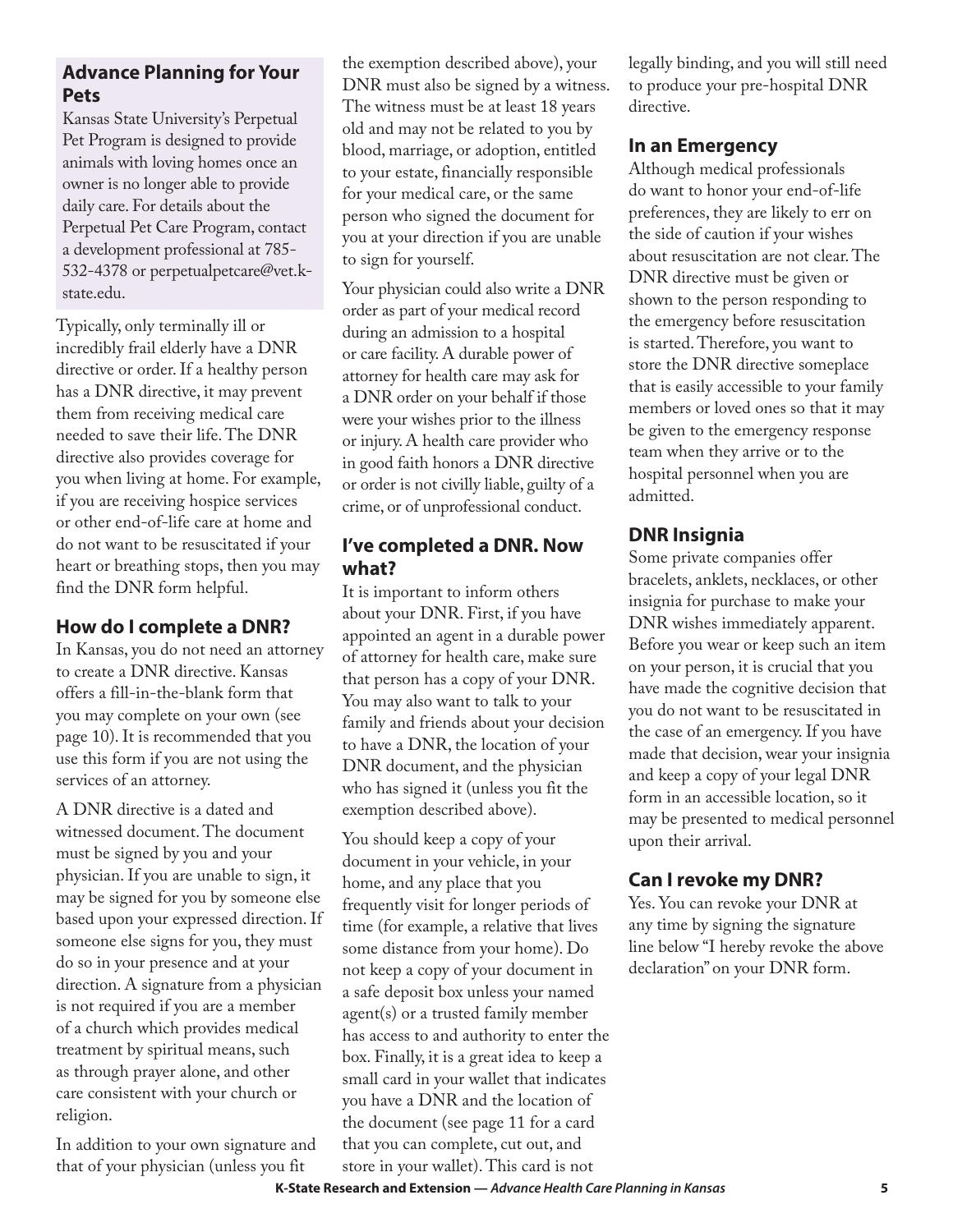### **DURABLE POWER OF ATTORNEY FOR HEALTH CARE DECISIONS GENERAL STATEMENT OF AUTHORITY GRANTED**

#### **K.S.A. 58-632**

|         | , designate and appoint:                                    |
|---------|-------------------------------------------------------------|
| name    | date of birth (optional) last four digits of SSN (optional) |
| Name    |                                                             |
| Address |                                                             |

Telephone Number

to be my agent for health care decisions and pursuant to the language stated below, on my behalf to:

(1) Consent, refuse consent, or withdraw consent to any care, treatment, service or procedure to maintain, diagnose or treat a physical or mental condition, and to make decisions about organ donation, autopsy and disposition of the body;

(2) make all necessary arrangements at any hospital, psychiatric hospital or psychiatric treatment facility, hospice, nursing home or similar institution; to employ or discharge health care personnel to include physicians, psychiatrists, psychologists, dentists, nurses, therapists or any other person who is licensed, certified or otherwise authorized or permitted by the laws of this state to administer health care as the agent shall deem necessary for my physical, mental and emotional well-being; and

(3) request, receive and review any information, verbal or written, regarding my personal affairs or physical or mental health including medical and hospital records and to execute any releases of other documents that may be required in order to obtain such information.

In exercising the grant of authority set forth above my agent for health care decisions shall:

\_\_\_\_\_\_\_\_\_\_\_\_\_\_\_\_\_\_\_\_\_\_\_\_\_\_\_\_\_\_\_\_\_\_\_\_\_\_\_\_\_\_\_\_\_\_\_\_\_\_\_\_\_\_\_\_\_\_\_\_\_\_\_\_\_\_\_\_\_\_\_\_\_\_\_\_\_\_\_\_\_\_\_\_\_\_\_\_\_\_\_\_\_\_\_\_\_ (Here may be inserted any special instructions or statement of the principal's desires to be followed by the agent in exercising the authority granted).

\_\_\_\_\_\_\_\_\_\_\_\_\_\_\_\_\_\_\_\_\_\_\_\_\_\_\_\_\_\_\_\_\_\_\_\_\_\_\_\_\_\_\_\_\_\_\_\_\_\_\_\_\_\_\_\_\_\_\_\_\_\_\_\_\_\_\_\_\_\_\_\_\_\_\_\_\_\_\_\_\_\_\_\_\_\_\_\_\_\_\_\_\_\_\_\_\_ \_\_\_\_\_\_\_\_\_\_\_\_\_\_\_\_\_\_\_\_\_\_\_\_\_\_\_\_\_\_\_\_\_\_\_\_\_\_\_\_\_\_\_\_\_\_\_\_\_\_\_\_\_\_\_\_\_\_\_\_\_\_\_\_\_\_\_\_\_\_\_\_\_\_\_\_\_\_\_\_\_\_\_\_\_\_\_\_\_\_\_\_\_\_\_\_\_

#### LIMITATIONS OF AUTHORITY

(1) The powers of the agent herein shall be limited to the extent set out in writing in this durable power of attorney for health care decisions, and shall not include the power to revoke or invalidate any previously existing declaration made in accordance with the natural death act.

 $\overline{\phantom{a}}$  ,  $\overline{\phantom{a}}$  ,  $\overline{\phantom{a}}$  ,  $\overline{\phantom{a}}$  ,  $\overline{\phantom{a}}$  ,  $\overline{\phantom{a}}$  ,  $\overline{\phantom{a}}$  ,  $\overline{\phantom{a}}$  ,  $\overline{\phantom{a}}$  ,  $\overline{\phantom{a}}$  ,  $\overline{\phantom{a}}$  ,  $\overline{\phantom{a}}$  ,  $\overline{\phantom{a}}$  ,  $\overline{\phantom{a}}$  ,  $\overline{\phantom{a}}$  ,  $\overline{\phantom{a}}$  $\overline{\phantom{a}}$  ,  $\overline{\phantom{a}}$  ,  $\overline{\phantom{a}}$  ,  $\overline{\phantom{a}}$  ,  $\overline{\phantom{a}}$  ,  $\overline{\phantom{a}}$  ,  $\overline{\phantom{a}}$  ,  $\overline{\phantom{a}}$  ,  $\overline{\phantom{a}}$  ,  $\overline{\phantom{a}}$  ,  $\overline{\phantom{a}}$  ,  $\overline{\phantom{a}}$  ,  $\overline{\phantom{a}}$  ,  $\overline{\phantom{a}}$  ,  $\overline{\phantom{a}}$  ,  $\overline{\phantom{a}}$  $\overline{\phantom{a}}$  ,  $\overline{\phantom{a}}$  ,  $\overline{\phantom{a}}$  ,  $\overline{\phantom{a}}$  ,  $\overline{\phantom{a}}$  ,  $\overline{\phantom{a}}$  ,  $\overline{\phantom{a}}$  ,  $\overline{\phantom{a}}$  ,  $\overline{\phantom{a}}$  ,  $\overline{\phantom{a}}$  ,  $\overline{\phantom{a}}$  ,  $\overline{\phantom{a}}$  ,  $\overline{\phantom{a}}$  ,  $\overline{\phantom{a}}$  ,  $\overline{\phantom{a}}$  ,  $\overline{\phantom{a}}$  $\overline{\phantom{a}}$  ,  $\overline{\phantom{a}}$  ,  $\overline{\phantom{a}}$  ,  $\overline{\phantom{a}}$  ,  $\overline{\phantom{a}}$  ,  $\overline{\phantom{a}}$  ,  $\overline{\phantom{a}}$  ,  $\overline{\phantom{a}}$  ,  $\overline{\phantom{a}}$  ,  $\overline{\phantom{a}}$  ,  $\overline{\phantom{a}}$  ,  $\overline{\phantom{a}}$  ,  $\overline{\phantom{a}}$  ,  $\overline{\phantom{a}}$  ,  $\overline{\phantom{a}}$  ,  $\overline{\phantom{a}}$ 

(2) The agent shall be prohibited from authorizing consent for the following items:

(3) This durable power of attorney for health care decisions shall be subject to the additional following limitations:

 $\overline{\phantom{a}}$  ,  $\overline{\phantom{a}}$  ,  $\overline{\phantom{a}}$  ,  $\overline{\phantom{a}}$  ,  $\overline{\phantom{a}}$  ,  $\overline{\phantom{a}}$  ,  $\overline{\phantom{a}}$  ,  $\overline{\phantom{a}}$  ,  $\overline{\phantom{a}}$  ,  $\overline{\phantom{a}}$  ,  $\overline{\phantom{a}}$  ,  $\overline{\phantom{a}}$  ,  $\overline{\phantom{a}}$  ,  $\overline{\phantom{a}}$  ,  $\overline{\phantom{a}}$  ,  $\overline{\phantom{a}}$  $\overline{\phantom{a}}$  ,  $\overline{\phantom{a}}$  ,  $\overline{\phantom{a}}$  ,  $\overline{\phantom{a}}$  ,  $\overline{\phantom{a}}$  ,  $\overline{\phantom{a}}$  ,  $\overline{\phantom{a}}$  ,  $\overline{\phantom{a}}$  ,  $\overline{\phantom{a}}$  ,  $\overline{\phantom{a}}$  ,  $\overline{\phantom{a}}$  ,  $\overline{\phantom{a}}$  ,  $\overline{\phantom{a}}$  ,  $\overline{\phantom{a}}$  ,  $\overline{\phantom{a}}$  ,  $\overline{\phantom{a}}$  $\overline{\phantom{a}}$  ,  $\overline{\phantom{a}}$  ,  $\overline{\phantom{a}}$  ,  $\overline{\phantom{a}}$  ,  $\overline{\phantom{a}}$  ,  $\overline{\phantom{a}}$  ,  $\overline{\phantom{a}}$  ,  $\overline{\phantom{a}}$  ,  $\overline{\phantom{a}}$  ,  $\overline{\phantom{a}}$  ,  $\overline{\phantom{a}}$  ,  $\overline{\phantom{a}}$  ,  $\overline{\phantom{a}}$  ,  $\overline{\phantom{a}}$  ,  $\overline{\phantom{a}}$  ,  $\overline{\phantom{a}}$  $\overline{\phantom{a}}$  ,  $\overline{\phantom{a}}$  ,  $\overline{\phantom{a}}$  ,  $\overline{\phantom{a}}$  ,  $\overline{\phantom{a}}$  ,  $\overline{\phantom{a}}$  ,  $\overline{\phantom{a}}$  ,  $\overline{\phantom{a}}$  ,  $\overline{\phantom{a}}$  ,  $\overline{\phantom{a}}$  ,  $\overline{\phantom{a}}$  ,  $\overline{\phantom{a}}$  ,  $\overline{\phantom{a}}$  ,  $\overline{\phantom{a}}$  ,  $\overline{\phantom{a}}$  ,  $\overline{\phantom{a}}$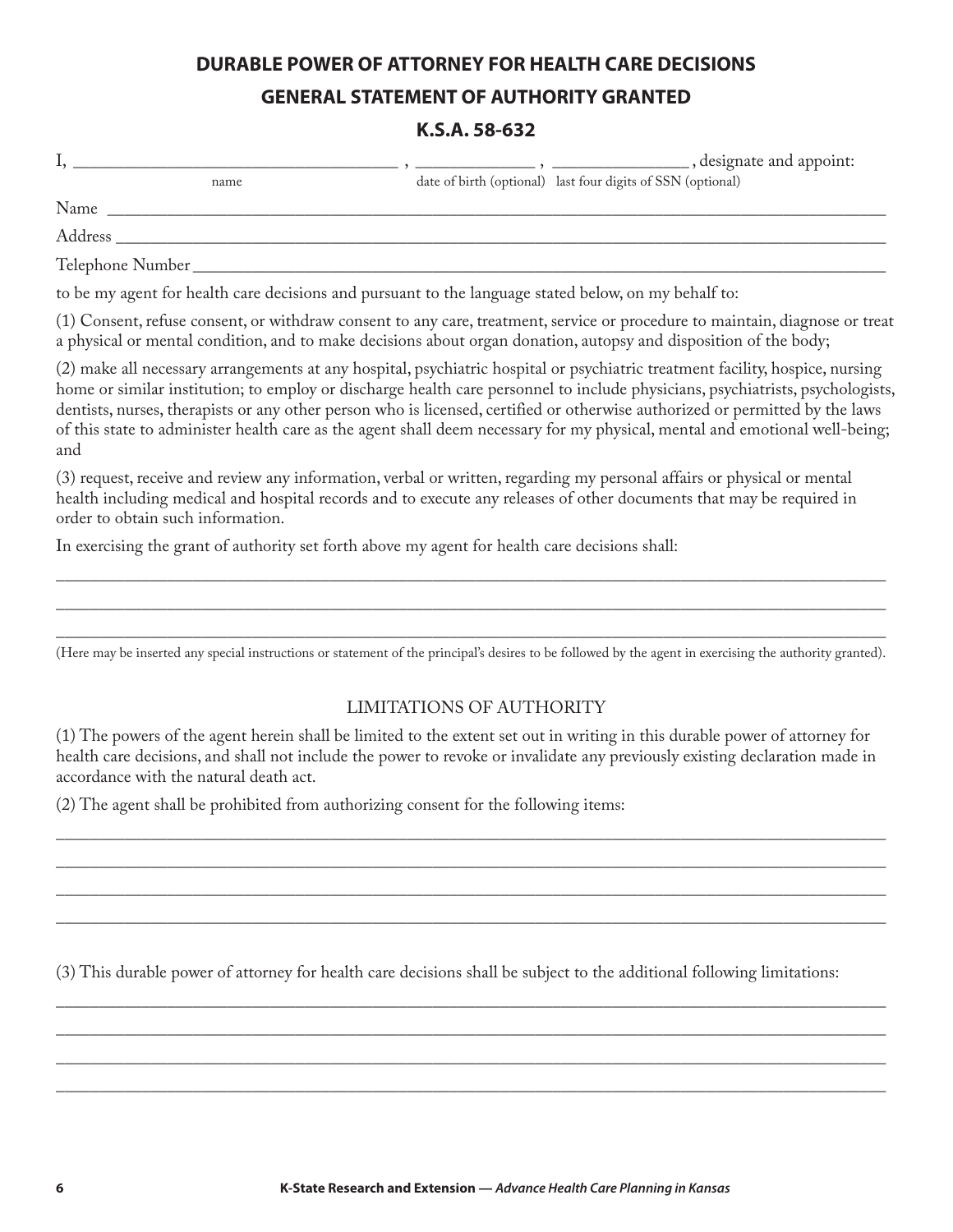#### EFFECTIVE TIME

This power of attorney for health care decisions shall become effective *(immediately and shall not be affected by my subsequent disability or incapacity or upon the occurrence of my disability or incapacity)*.

#### REVOCATION

Any durable power of attorney for health care decisions I have previously made is hereby revoked.

(This durable power of attorney for health care decisions shall be revoked *by an instrument in writing executed, witnessed or acknowledged in the same manner as required herein or set out another manner of revocation, if desired.*)

| <b>EXECUTION</b>                                                                                                                                                                                                               |                                                                                                                                                                                                                                                    |  |
|--------------------------------------------------------------------------------------------------------------------------------------------------------------------------------------------------------------------------------|----------------------------------------------------------------------------------------------------------------------------------------------------------------------------------------------------------------------------------------------------|--|
| Executed this experience of the second service of the service of the service of the service of the service of the service of the service of the service of the service of the service of the service of the service of the ser |                                                                                                                                                                                                                                                    |  |
|                                                                                                                                                                                                                                | Principal.                                                                                                                                                                                                                                         |  |
| principal's health care; OR (2) acknowledged by a notary public.                                                                                                                                                               | This document must be: (1) Witnessed by two individuals of lawful age who are not the agent, not related to the principal<br>by blood, marriage or adoption, not entitled to any portion of principal's estate and not financially responsible for |  |
|                                                                                                                                                                                                                                |                                                                                                                                                                                                                                                    |  |
| Address and the state of the state of the state of the state of the state of the state of the state of the state of the state of the state of the state of the state of the state of the state of the state of the state of th |                                                                                                                                                                                                                                                    |  |

| ×<br>۰.<br>- -<br>٠<br>Ξ<br>× |
|-------------------------------|
|-------------------------------|

| STATE OF                                      |      |    |                |
|-----------------------------------------------|------|----|----------------|
| SS.                                           |      |    |                |
| COUNTY OF                                     |      |    |                |
| by                                            |      |    |                |
| This instrument was acknowledged before me on |      | Rv |                |
|                                               | Date |    | Name of person |

Signature of notary public

\_\_\_\_\_\_\_\_\_\_\_\_\_\_\_\_\_\_\_\_\_\_\_\_\_\_\_\_\_\_\_\_\_\_\_\_\_\_\_\_\_\_\_\_\_\_\_\_\_\_\_\_\_\_\_\_\_\_\_\_\_\_

(Seal, if any) My appointment expires: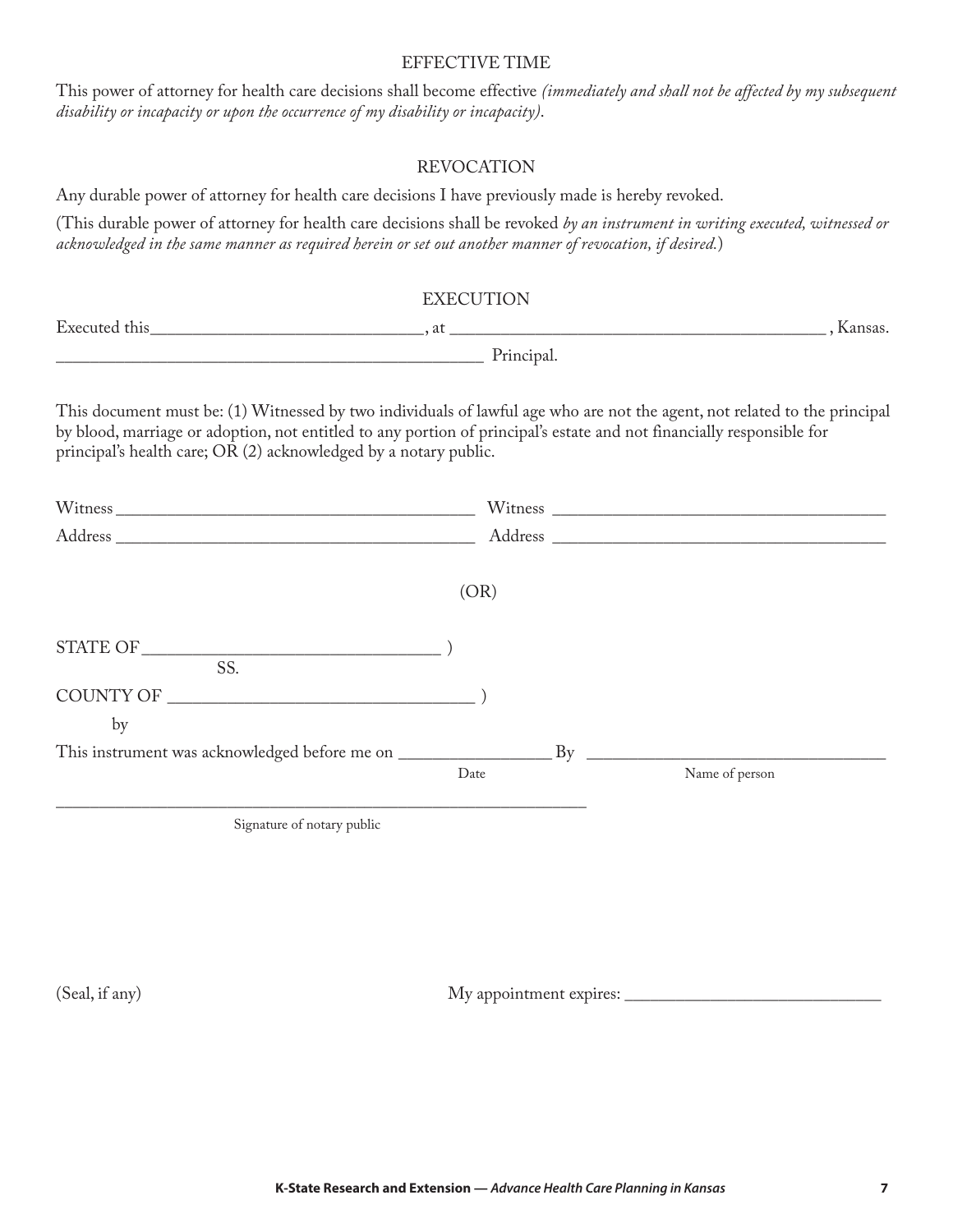# **HIPAA PRIVACY AUTHORIZATION FORM**

| Authorization for Use or Disclosure of Protected Health Information                                                                                                                                                                                                                                                                                                                      |  |
|------------------------------------------------------------------------------------------------------------------------------------------------------------------------------------------------------------------------------------------------------------------------------------------------------------------------------------------------------------------------------------------|--|
| (Required by the Health Insurance Portability and Accountability Act - 45 CFR Parts 160 and 164)                                                                                                                                                                                                                                                                                         |  |
|                                                                                                                                                                                                                                                                                                                                                                                          |  |
| name of health care provider                                                                                                                                                                                                                                                                                                                                                             |  |
|                                                                                                                                                                                                                                                                                                                                                                                          |  |
| name of individual                                                                                                                                                                                                                                                                                                                                                                       |  |
| 2. Authorization for Release of Information. Covering the period of health care from                                                                                                                                                                                                                                                                                                     |  |
| $\overline{\phantom{a}}$ to $\overline{\phantom{a}}$ <b>OR</b> $\Box$ all past, present, and future periods:<br>$\Box$                                                                                                                                                                                                                                                                   |  |
| $3. \Box$ I hereby authorize the release of my complete health record (including records relating to mental health care,<br>communicable diseases, HIV or AIDS, and treatment of alcohol/drug abuse).                                                                                                                                                                                    |  |
| <b>OR</b>                                                                                                                                                                                                                                                                                                                                                                                |  |
| $\Box$ I hereby authorize the release of my complete health record with the exception of the following:                                                                                                                                                                                                                                                                                  |  |
| $\Box$ Mental health records                                                                                                                                                                                                                                                                                                                                                             |  |
| $\square$ Communicable diseases (including HIV and AIDS)                                                                                                                                                                                                                                                                                                                                 |  |
| $\Box$ Alcohol/drug abuse treatment                                                                                                                                                                                                                                                                                                                                                      |  |
|                                                                                                                                                                                                                                                                                                                                                                                          |  |
| 4. This medical information may be used by the person I authorize to receive this information for medical treatment or<br>consultation, billing or claims payment, or other purposes as I may direct.                                                                                                                                                                                    |  |
| 5. This authorization shall be in force and effect until ___________________, at which time this authorization expires.<br>date or event                                                                                                                                                                                                                                                 |  |
| 6. I understand that I have the right to revoke this authorization, in writing, at any time. I understand that a revocation<br>is not effective to the extent that any person or entity has already acted in reliance on my authorization or if my<br>authorization was obtained as a condition of obtaining insurance coverage and the insurer has a legal right to contest a<br>claim. |  |
| 7. I understand that my treatment, payment, enrollment or eligibility for benefits will not be conditioned on whether I sign<br>this authorization.                                                                                                                                                                                                                                      |  |
| 8. I understand that information used or disclosed pursuant to this authorization may be disclosed by the recipient and<br>may no longer be protected by federal or state law.                                                                                                                                                                                                           |  |
|                                                                                                                                                                                                                                                                                                                                                                                          |  |

Signature of Patient or Personal Representative Date

Print of Patient or Personal Representative Relationship to Patient

\_\_\_\_\_\_\_\_\_\_\_\_\_\_\_\_\_\_\_\_\_\_\_\_\_\_\_\_\_\_\_\_\_\_\_\_\_\_\_\_\_\_\_\_\_\_ \_\_\_\_\_\_\_\_\_\_\_\_\_\_\_\_\_\_\_\_\_\_\_\_\_\_\_\_\_\_\_\_\_

\_\_\_\_\_\_\_\_\_\_\_\_\_\_\_\_\_\_\_\_\_\_\_\_\_\_\_\_\_\_\_\_\_\_\_\_\_\_\_\_\_\_\_\_\_\_ \_\_\_\_\_\_\_\_\_\_\_\_\_\_\_\_\_\_\_\_\_\_\_\_\_\_\_\_\_\_\_\_\_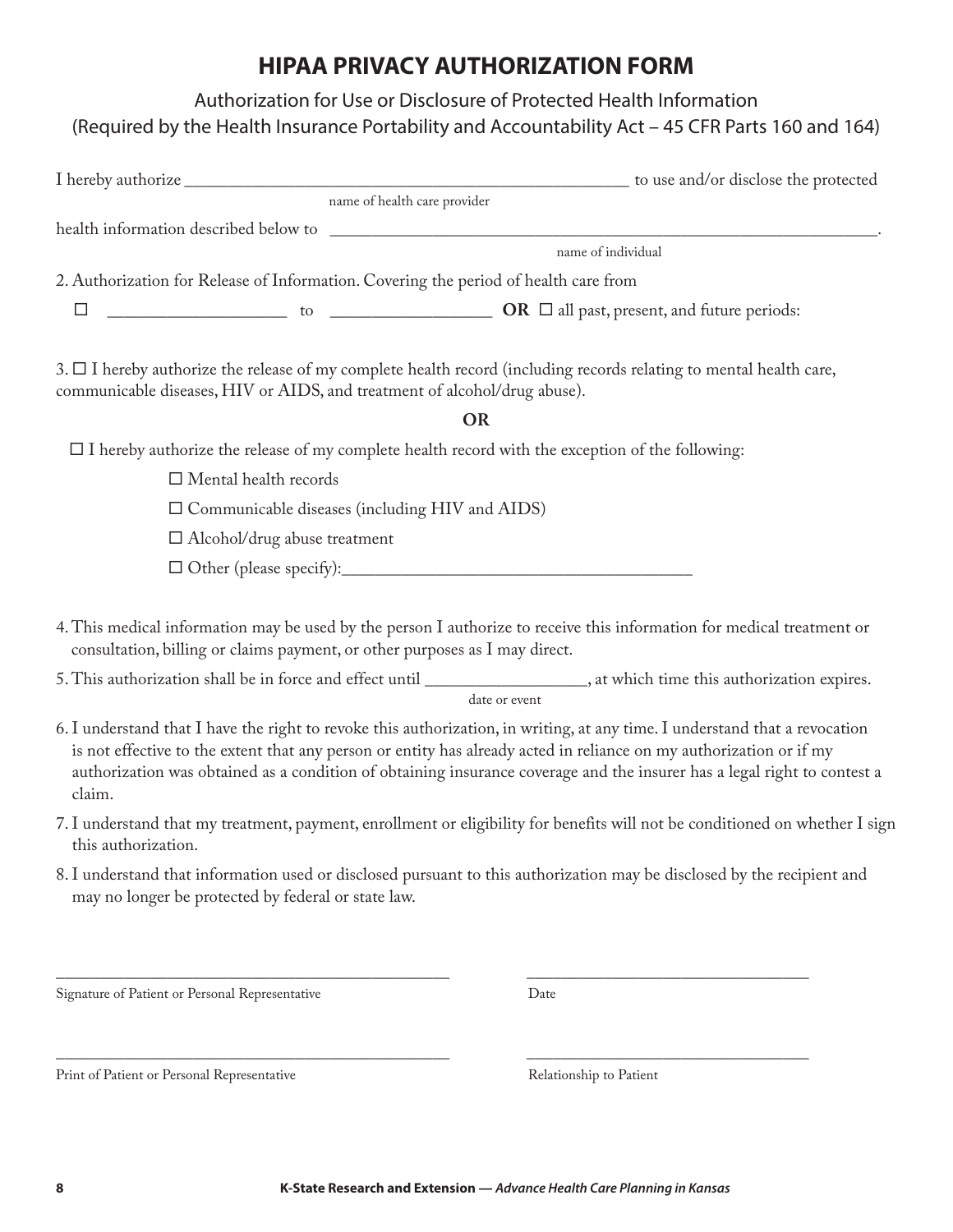# **LIVING WILL DECLARATION K.S.A. 65-28,103**

Declaration made this \_\_\_\_\_\_ day of \_\_\_\_\_\_\_\_\_\_\_\_\_\_\_ (month, year). I, \_\_\_\_\_\_\_\_\_\_\_\_\_\_\_\_\_\_\_\_\_\_\_\_, being of sound mind, willfully and voluntarily make known my desire that my dying shall not be artificially prolonged under the circumstances set forth below, do hereby declare:

If at any time I should have an incurable injury, disease, or illness certified to be a terminal condition by two physicians who have personally examined me, one of whom shall be my attending physician, and the physicians have determined that my death will occur whether or not life-sustaining procedures are utilized and where the application of life-sustaining procedures would serve only to artificially prolong the dying process, I direct that such procedures be withheld or withdrawn, and that I be permitted to die naturally with only the administration of medication or the performance of any medical procedure deemed necessary to provide me with comfort care.

In the absence of my ability to give directions regarding the use of such life-sustaining procedures, it is my intention that this declaration shall be honored by my family and physician(s) as the final expression of my legal right to refuse medical or surgical treatment and accept the consequences from such refusal.

I understand the full import of this declaration and I am emotionally and mentally competent to make this declaration.

| Signed                              |
|-------------------------------------|
| City, County and State of Residence |
| Date of Birth (optional)            |
| Last four digits of SSN (optional)  |

The declarant has been personally known to me and I believe the declarant to be of sound mind. I did not sign the declarant's signature above for or at the direction of the declarant. I am not related to the declarant by blood or marriage, entitled to any portion of the estate of the declarant according to the laws of intestate succession or under any will of declarant or codicil thereto, or directly financially responsible for declarant's medical care.

| Witness<br><u> 1980 - Johann Stein, mars et al. (</u> |      |                                                         |  |
|-------------------------------------------------------|------|---------------------------------------------------------|--|
|                                                       | (OR) |                                                         |  |
| SS.                                                   |      |                                                         |  |
| by                                                    |      |                                                         |  |
|                                                       | Date | <u> 1980 - Jan Barbara III, martx</u><br>Name of person |  |

Signature of notary public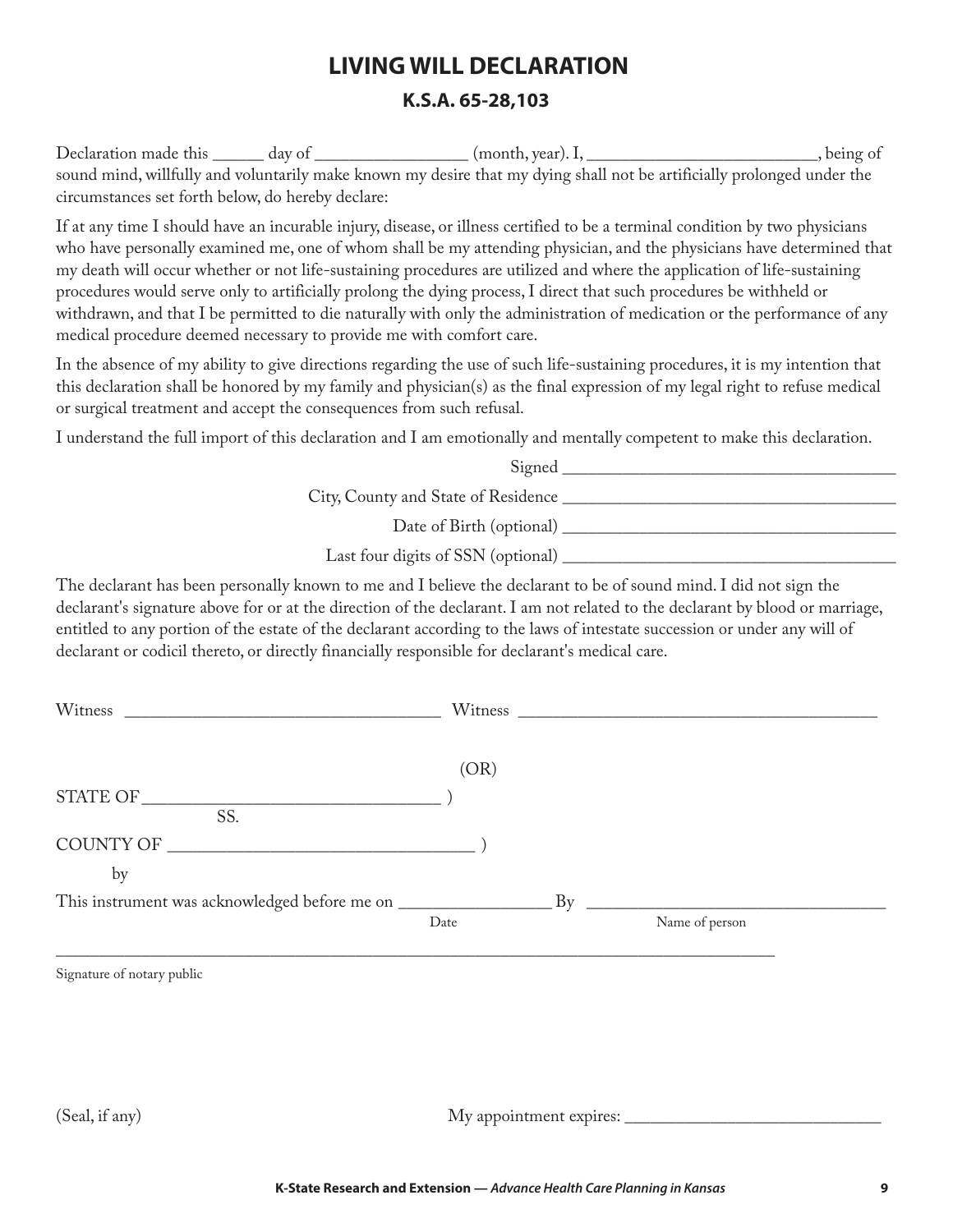# **10 K-State Research and Extension —** *Advance Health Care Planning in Kansas*

# **PRE-HOSPITAL DNR REQUEST FORM AN ADVANCED REQUEST TO LIMIT THE SCOPE OF EMERGENCY MEDICAL CARE**

#### **K.S.A. 65-4942**

I,\_\_\_\_\_\_\_\_\_\_\_\_\_\_\_\_\_\_\_\_\_\_\_\_\_\_\_\_\_\_\_, \_\_\_\_\_\_\_\_\_\_\_, \_\_\_\_\_\_\_\_\_, request limited emergency care as herein described. name date of birth last four digits of SSN (optional) (optional)

I understand DNR means that if my heart stops beating or if I stop breathing, no medical procedure to restart breathing or heart functioning will be instituted.

I understand this decision will not prevent me from obtaining other emergency medical care by pre-hospital care providers or medical care directed by a physician prior to my death.

I understand I may revoke this directive at any time.

I give my permission for this information to be given to the pre-hospital care providers, doctors, nurses, or other health care personnel as necessary to implement this directive.

I hereby agree to the "Do Not Resuscitate" (DNR) directive.

Signature Date Date of the Date of the United States of the United States of the United States of the United States of the United States of the United States of the United States of the United States of the United States o

Witness Date Number of the United States of the United States of the United States of the United States of the United States of the United States of the United States of the United States of the United States of the United

#### I AFFIRM THIS DIRECTIVE IS THE EXPRESSED WISH OF THE PATIENT, IS MEDICALLY APPROPRIATE, AND IS DOCUMENTED IN THE PATIENT'S PERMANENT MEDICAL RECORD.

In the event of an acute cardiac or respiratory arrest, no cardiopulmonary resuscitation will be initiated.

\_\_\_\_\_\_\_\_\_\_\_\_\_\_\_\_\_\_\_\_\_\_\_\_\_\_\_\_\_\_\_\_\_\_\_\_\_\_\_\_\_\_\_\_\_\_\_\_\_\_ \_\_\_\_\_\_\_\_\_\_\_\_\_\_\_\_\_\_\_\_\_\_\_\_\_\_\_

\_\_\_\_\_\_\_\_\_\_\_\_\_\_\_\_\_\_\_\_\_\_\_\_\_\_\_\_\_\_\_\_\_\_\_\_\_\_\_\_\_\_\_\_\_\_\_\_\_\_ \_\_\_\_\_\_\_\_\_\_\_\_\_\_\_\_\_\_\_\_\_\_\_\_\_\_\_

Attending Physician's Signature Date Date of the Date of the Date Date of the Date of the Date of the Date of the Date of the Date of the Date of the Date of the Date of the Date of the Date of the Date of the Date of the

\* Signature of physician not required if the above-named is a member of a church or religion which, in lieu of medical care and treatment, provides treatment by spiritual means through prayer alone and care consistent therewith in accordance with the tenets and practices of such church or religion.

#### REVOCATION PROVISION

I hereby revoke the above declaration.

\_\_\_\_\_\_\_\_\_\_\_\_\_\_\_\_\_\_\_\_\_\_\_\_\_\_\_\_\_\_\_\_\_\_\_\_\_\_\_\_\_\_\_\_\_\_\_\_\_\_ \_\_\_\_\_\_\_\_\_\_\_\_\_\_\_\_\_\_\_\_\_\_\_\_\_\_\_ Signature Date Date of the Date of the Date of the Date of the Date of the Date of the Date of the Date of the Date of the Date of the Date of the Date of the Date of the Date of the Date of the Date of the Date of the Dat

\_\_\_\_\_\_\_\_\_\_\_\_\_\_\_\_\_\_\_\_\_\_\_\_\_\_\_\_\_\_\_\_\_\_\_\_\_\_\_\_\_\_\_\_\_\_\_\_\_\_\_\_\_\_\_\_\_ \_\_\_\_\_\_\_\_\_\_\_\_\_\_\_\_\_\_\_\_\_\_\_\_\_\_\_\_\_\_\_

Address Facility or Agency Name

\_\_\_\_\_\_\_\_\_\_\_\_\_\_\_\_\_\_\_\_\_\_\_\_\_\_\_\_\_\_\_\_\_\_\_\_\_\_\_\_\_\_\_\_\_\_\_\_\_\_\_\_\_\_\_\_\_ \_\_\_\_\_\_\_\_\_\_\_\_\_\_\_\_\_\_\_\_\_\_\_\_\_\_\_\_\_\_\_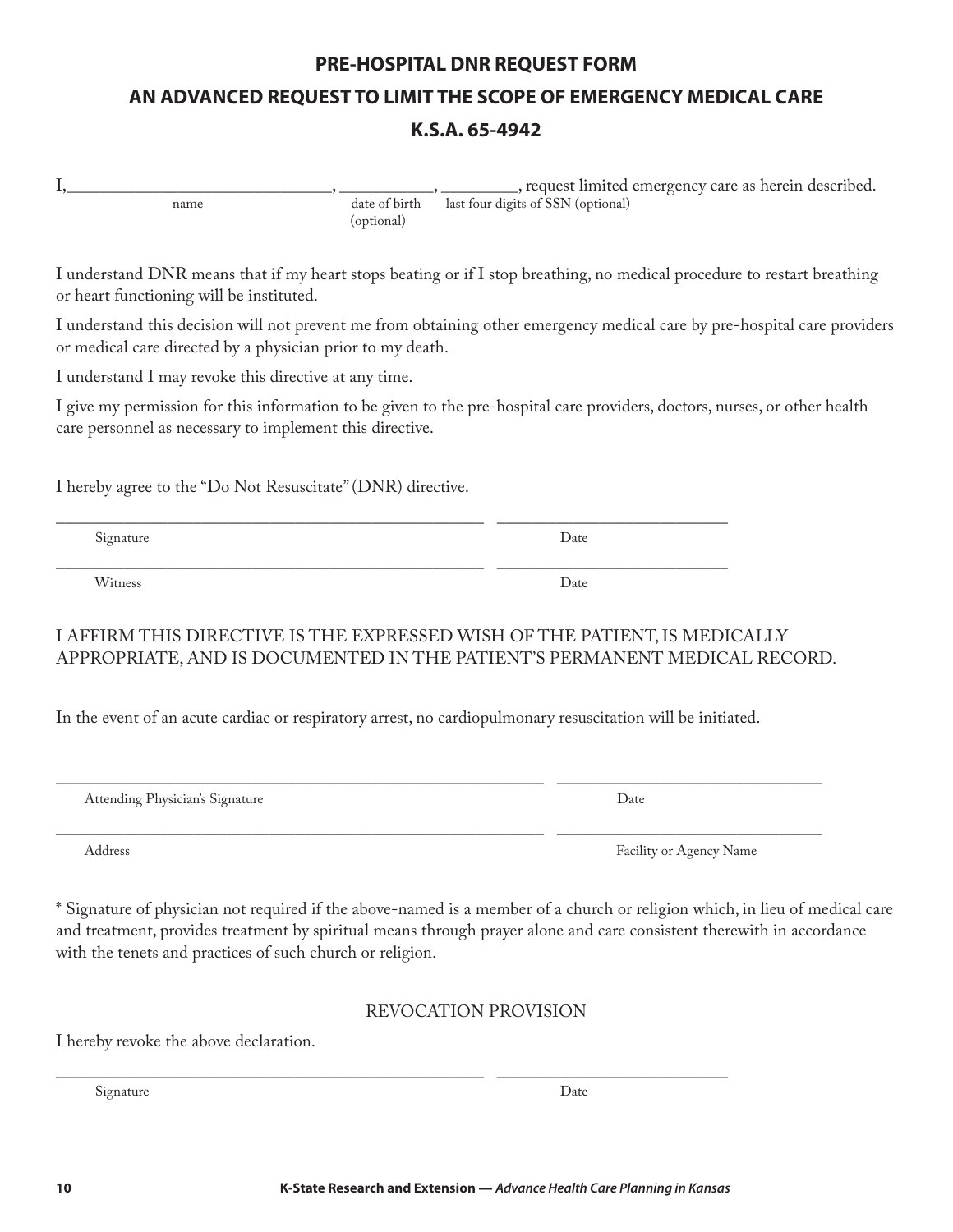### **WALLET CARDS**

Below are cards that you can complete, cut out, and store in your wallet or purse. These cards are not legally binding and will not replace the document — they are simply to be used to locate your document, particularly in case of an emergency. Once you've entered the information, fold them down the center line. They will be the size of a credit card. To preserve the card, it is recommended that you laminate it. You can purchase do-it-yourself laminating sheets at most major chain retail and office supply stores.

| <b>I HAVE A DURABLE POWER OF ATTORNEY</b><br><b>FOR HEALTH CARE</b> | A copy of my document can be found<br>in these places: |        |
|---------------------------------------------------------------------|--------------------------------------------------------|--------|
| My Name:                                                            |                                                        |        |
| My Health Care Agent:                                               |                                                        |        |
| My Agent's Phone #:                                                 | Other copies of my document are held by:               |        |
| My Doctor:                                                          | Name:                                                  | Phone: |
| My Doctor's Phone #:                                                | Name:                                                  | Phone: |

| <b>I HAVE A LIVING WILL</b>                                                    | A copy of my document can be found<br>in these places: |  |  |
|--------------------------------------------------------------------------------|--------------------------------------------------------|--|--|
| My Name:                                                                       |                                                        |  |  |
| My Doctor:                                                                     |                                                        |  |  |
| My Doctor's Phone #:                                                           |                                                        |  |  |
| I also have a health care agent<br>(Durable Power of Attorney for Health Care) | Other copies of my document are held by:               |  |  |
| My Health Care Agent:                                                          | Name:<br>Phone:                                        |  |  |
| My Agent's Phone #:                                                            | Name:<br>Phone:                                        |  |  |

| <b>I HAVE A DO NOT RESUSCITATE DIRECTIVE</b><br>(DNR)                          | A copy of my document can be found<br>in these places: |
|--------------------------------------------------------------------------------|--------------------------------------------------------|
| My Name:                                                                       |                                                        |
| My Doctor:                                                                     |                                                        |
| My Doctor's Phone #:                                                           |                                                        |
| I also have a health care agent<br>(Durable Power of Attorney for Health Care) | Other copies of my document are held by:               |
| My Health Care Agent:                                                          | Name:<br>Phone:                                        |
| My Agent's Phone #:                                                            | Name:<br>Phone:                                        |